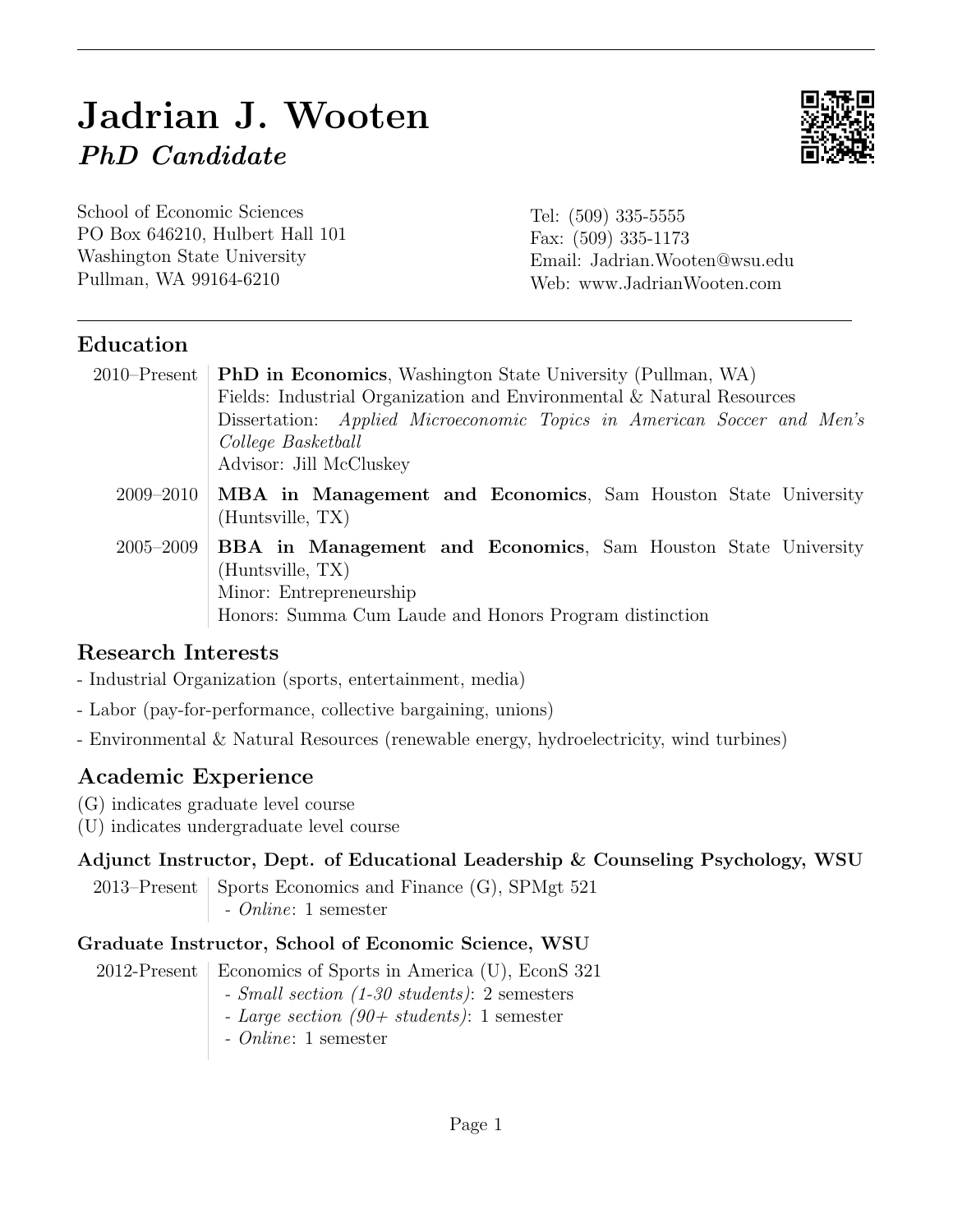|                                  | Fundamentals of Microeconomics (U), EconS 101<br>- Large section $(90 + students)$ : 1 semester                                                                                                                           |
|----------------------------------|---------------------------------------------------------------------------------------------------------------------------------------------------------------------------------------------------------------------------|
| <b>Research Assistant</b>        |                                                                                                                                                                                                                           |
| 2011-2012                        | Supervised by Michael Brady for the BioEarth Project, WSU<br>- Focused on fundamental economic elements of a Regional Earth Systems Model<br>- Built general equilibrium model using GAMS                                 |
| $2010 - 2011$                    | Supervised by Jill McCluskey, WSU<br>- Conducted literature analysis regarding research on club apple varieties<br>- Developed policy options for government regulation of club apple varieties                           |
| 2009-2010                        | Broad assistant for Department of Economics & International Business, SHSU<br>- Administered and tabulated surveys regarding the impact of capstone courses<br>- Collected and organized data for various research topics |
| 2008                             | Supervised by Darren Grant on a grant from Chose Responsibility, SHSU<br>- Conducted literature review concerning various alcohol-related policies<br>- Organized data results for general interpretation                 |
| <b>Other Academic Experience</b> |                                                                                                                                                                                                                           |
| $2012$ -Present                  | Independent contractor for Economics Content Writer<br>- Online content provided for W.W. Norton Publishing<br>- Managerial Economics exam questions for Caveon                                                           |
| 2008-2010                        | Department sponsored tutor for undergraduate courses, SHSU<br>- Daily review sessions for principles, advanced, and statistical economics courses<br>- Organized peer-tutors and managed attendance logs                  |
| 2009                             | Guest lecturer for Labor Economics (Econ 3351), SHSU<br>- Reviewed value of marginal analysis for Major League Baseball players<br>- Overview of why salaries might differ from projected value of marginal product       |

#### Papers Under Review

Wooten, JJ. "Can Ranking Nationalities Explain the Salary Discrepancies in Talent Driven Markets?" Under Review at Journal of Sports Economics (2013).

#### Working Papers

- Smith, BO, and JJ Wooten. "Estimating Consumer Demand for Information Attributes Using Twitter Data." Working Paper (2013).
- Wooten, JJ. "Do Rivalries Even Matter in Major League Soccer? Determinants of Attendance in US Professional Soccer." Working Paper (2013).

# Works in Progress

Smith, BO, and JJ Wooten. "I'll trade you some accuracy for that confidence: The story of pundit accuracy and viewer preferences." Work in progress, 2013.

Wooten, JJ. "Game Day Attendance in NCAA Mens Basketball." Work in progress, 2013.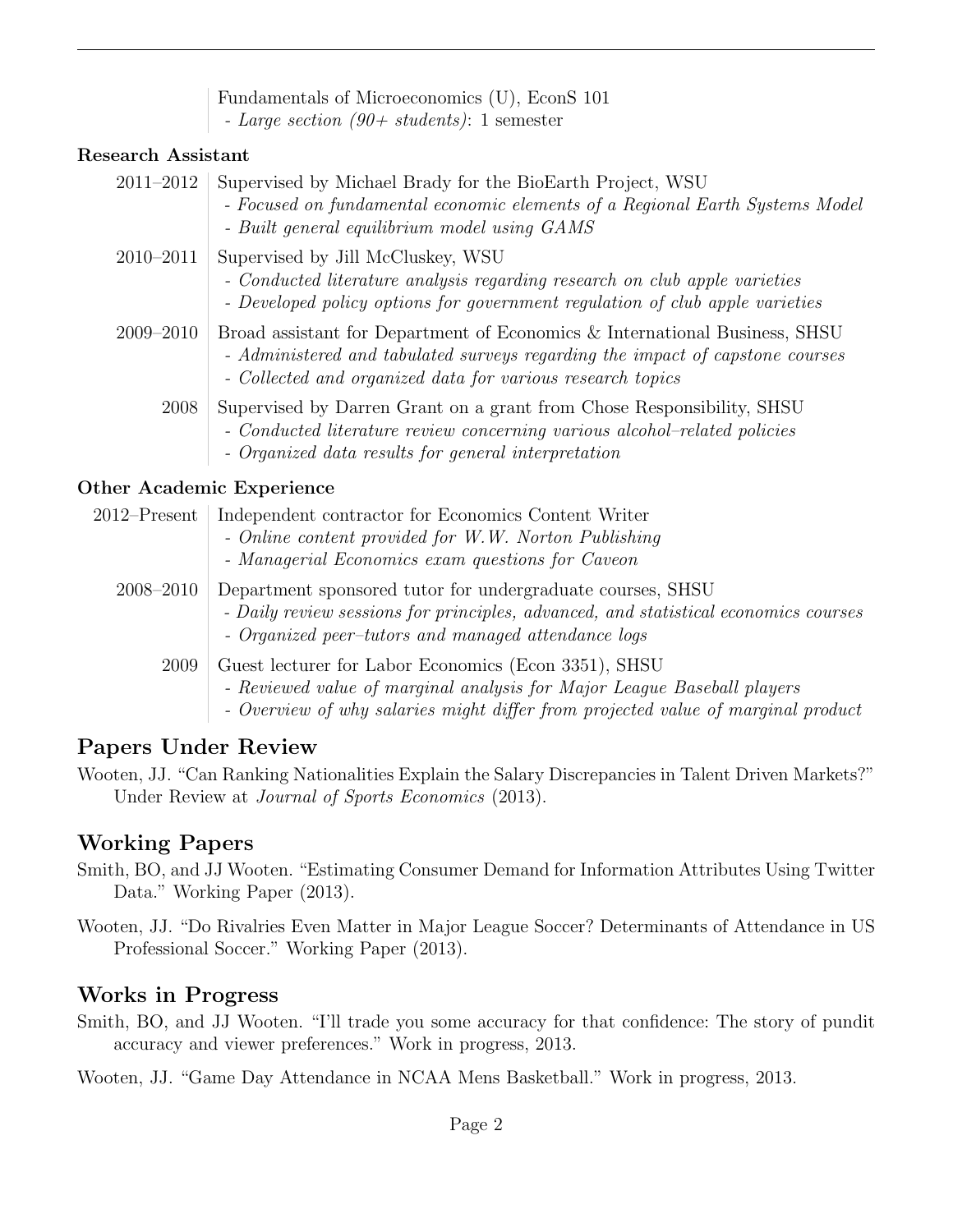Wooten, JJ. "Location and Attendance in Major League Soccer." Work in progress, 2013.

- Wooten, JJ, and JJ McCluskey. "Is Funding the Key to Success in NCAA Women's Soccer." Work in progress, 2013.
- Wooten, JJ, and BO Smith. "Teaching with the Popular Press: A More Entertaining and Economical Way to Teach Economics." Work in progress, 2013.
- Wooten, JJ, and LE Gayoso-Ervin. "Home Court Advantage in Men's Collegiate Basketball: A Multilevel Modeling Approach." Work in progress, 2012.
- Wooten, JJ. "The Effect of Water Surge and Wind Energy on Reservoir Decisions for Hydroelectric Energy Operations." Work in progress, 2011.

#### Non–Peer Reviewed Articles

Smith, BO, and JJ Wooten. "What Drives Demand for Pundits?" Significance Magazine 10, no. 4 (2013).

#### National & International Conference Presentations

| Fall 2013<br>Accepted | Wooten, JJ and Smith, BO. "Teaching with the Popular Press: A More<br>Entertaining and Economical Way to Teach Economics"<br>National Economics Teaching Association (Austin, TX)                                                          |
|-----------------------|--------------------------------------------------------------------------------------------------------------------------------------------------------------------------------------------------------------------------------------------|
| Fall 2013<br>Accepted | Wooten, JJ. and McCluskey, JJ. "Is Funding the Key to Success in Women's<br>College Soccer?"<br>Southern Economic Association (Tampa, FL)                                                                                                  |
| Fall 2013             | Wooten, J.J. "The Effect of a Ranked Nationalism Approach on Measuring Salary<br>Discrepancies in Major League Soccer,"<br>European Sport Economics Association (ESEA) European Conference in Sport<br><i>Economics (Esbjerg, Denmark)</i> |
| Summer 2013           | Wooten, J.J. "Location and Attendance in Major League Soccer"<br><i>Western Economic Association (Seattle, WA)</i>                                                                                                                         |
| Summer 2013           | Wooten, J.J. "Game Day Attendance in NCAA Men's Basketball"<br><i>Western Economic Association (Seattle, WA)</i>                                                                                                                           |
| Spring $2013$         | Wooten, JJ and Gayoso-Ervin, LE. "Home Court Advantage in Men's Collegiate<br>Basketball: A Multilevel Modeling Approach,"<br>Academy of Economics and Finance (Mobile, AL)                                                                |
| Spring $2013$         | Wooten, J.J. "Do Rivalries Even Matter in Major League Soccer?"<br>Academy of Economics and Finance (Mobile, AL)                                                                                                                           |
| Fall 2012             | Wooten, JJ and Gayoso, LE. "Home Court Advantage in Men's Collegiate<br>Basketball: A Multilevel Modeling Approach,"                                                                                                                       |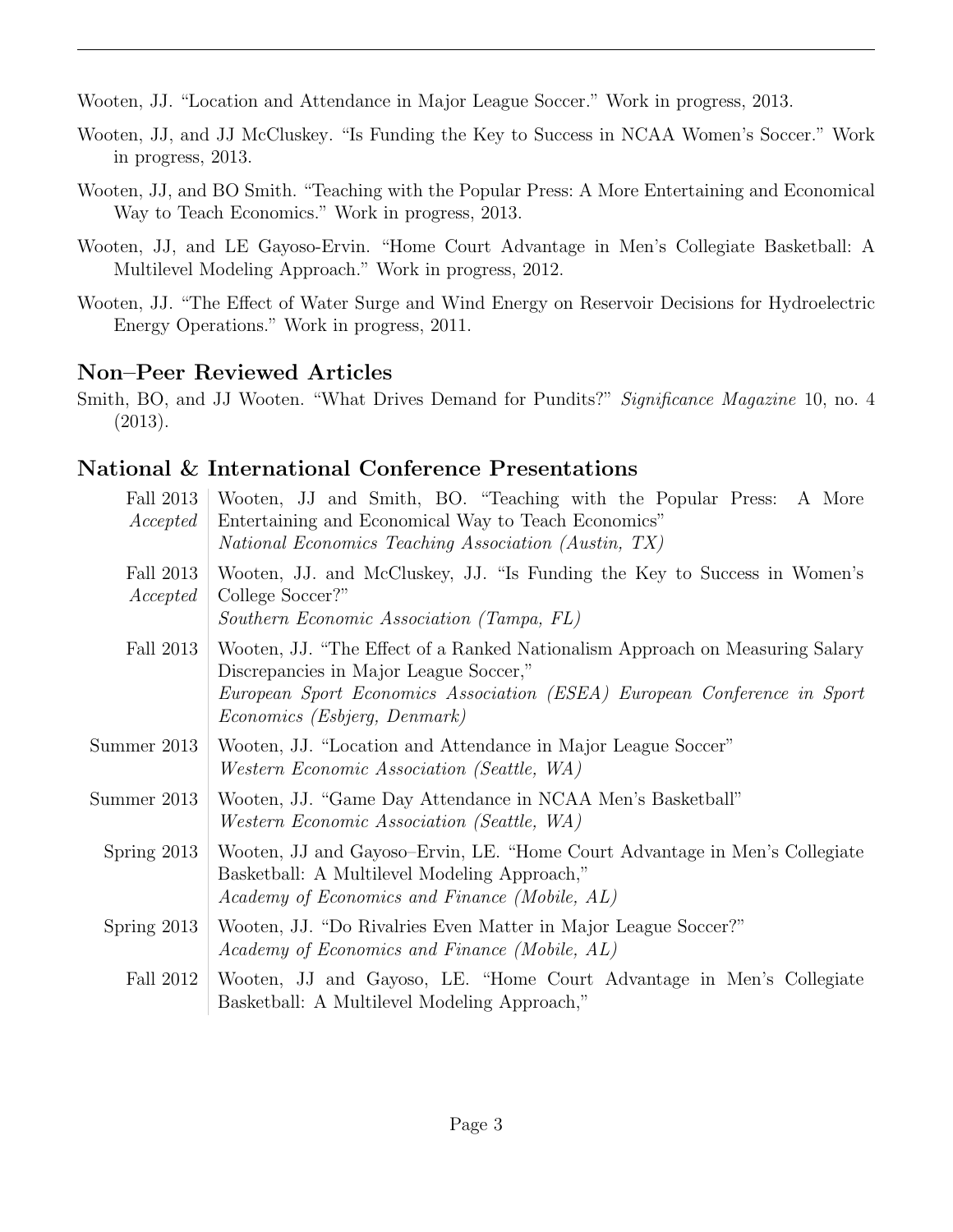Southern Economic Association (New Orleans, LA)

Summer 2012 Wooten, JJ. "The Effect of a Ranked Nationalism Approach on Measuring Salary Discrepancies in Major League Soccer," Western Economic Association (San Francisco, CA)

# Regional & University Presentations

| Fall 2013     | Wooten, JJ and Smith, BO, "Estimating Consumer Demand for Information Using    |
|---------------|--------------------------------------------------------------------------------|
| Upcoming      | Twitter Data," WSU Common Reader Lecture Series, covering the book Being       |
|               | Wrong: Adventures in the Margin of Error                                       |
| Spring 2013   | Wooten, J.J. "Do Rivalries Even Matter in Major League Soccer?" poster         |
|               | presentation                                                                   |
|               | WSU School of Economic Sciences Graduate Student Association (Pullman, WA)     |
| Spring $2013$ | Wooten, JJ and Gayoso-Ervin, LE. "Home Court Advantage in Men's Collegiate     |
|               | Basketball: A Multilevel Modeling Approach," poster presentation               |
|               | WSU School of Economic Sciences Graduate Student Association (Pullman, WA)     |
| Spring $2013$ | Wooten, JJ and Gayoso-Ervin, LE. "Home Court Advantage in Men's Collegiate     |
|               | Basketball: A Multilevel Modeling Approach"                                    |
|               | WSU Graduate & Professional Student Association Wiley Research Exposition      |
|               | (Pullman, WA)                                                                  |
| Spring 2013   | Wooten, J.J. "Do Rivalries Even Matter in Major League Soccer?" poster         |
|               | presentation                                                                   |
|               | WSU Graduate & Professional Student Association Wiley Research Exposition      |
|               | (Pullman, WA)                                                                  |
| Spring 2012   | Wooten, J.J. "The Effect of a Ranked Nationalism Approach on Measuring Salary  |
|               | Discrepancies in Major League Soccer," poster presentation                     |
|               | WSU School of Economic Sciences Graduate Student Association (Pullman, WA)     |
| Spring 2010   | Wooten, J.J. "The Role of Organizational Behavior in Corporate Mergers: A Case |
|               | Study on Four Mergers Since 2000,"                                             |
|               | SHSU Honors College Undergraduate Research Symposium (Huntsville, TX)          |

# Invited Presentations & Seminars

| Fall 2013 | Wooten, J.J. "Do Rivalries Even Matter in Major League Soccer?" and "What is<br>Sports Economics," invited presentation                                                                                     |
|-----------|-------------------------------------------------------------------------------------------------------------------------------------------------------------------------------------------------------------|
|           | WSU School of Economic Sciences Undergraduate Economics Club (Pullman,<br>WA)                                                                                                                               |
| Fall 2013 | Wooten, J.J. "The Effect of a Ranked Nationalism Approach on Measuring Salary<br>Discrepancies in Major League Soccer," invited seminar speaker<br>Katholieke Universiteit Leuven Seminar (Leuven, Belgium) |
| Fall 2013 | Wooten, J.J. "The Effect of a Ranked Nationalism Approach on Measuring Salary<br>Discrepancies in Major League Soccer," invited seminar speaker                                                             |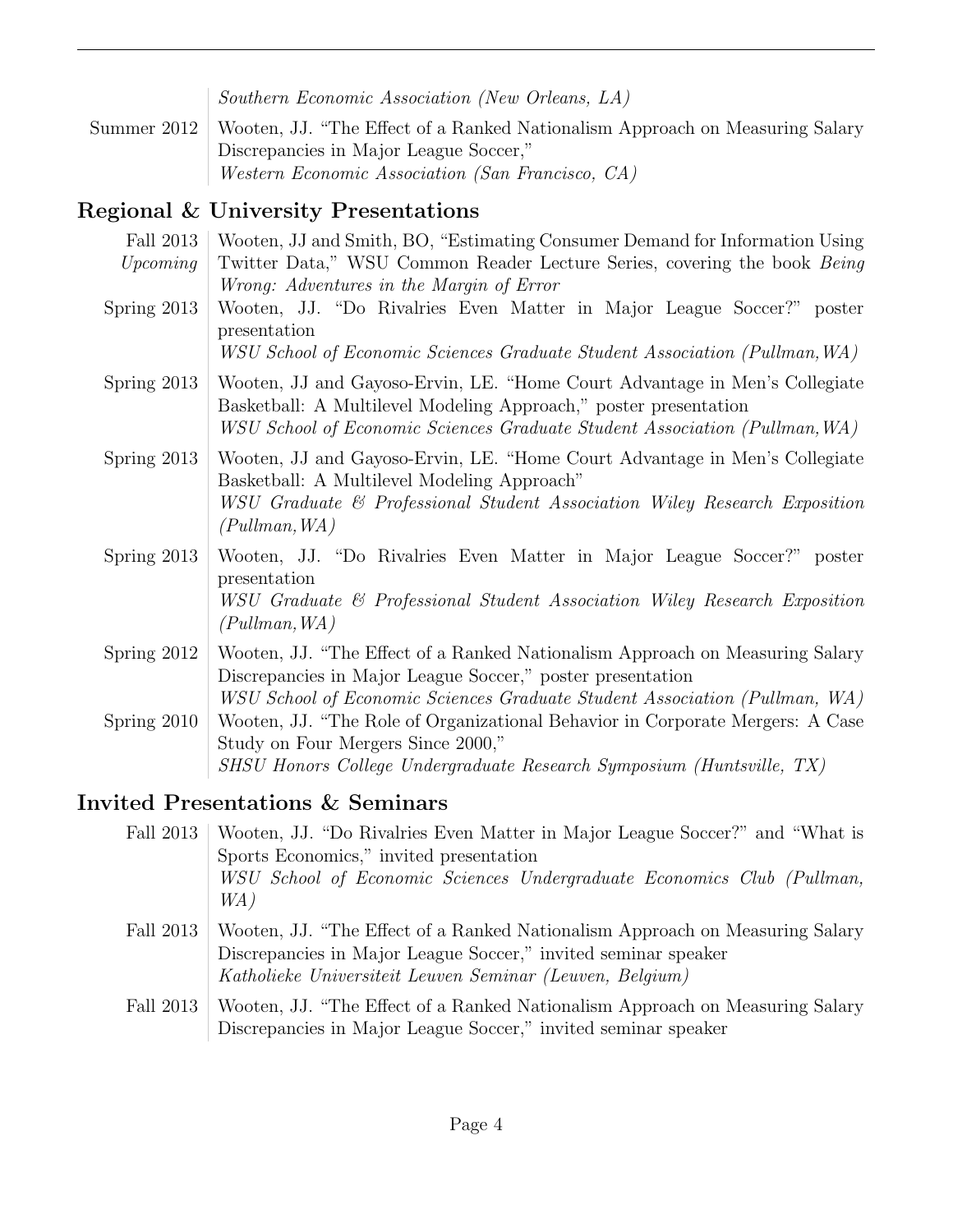WSU School of Economic Sciences Seminar Series (Pullman, WA)

Fall 2012 | Wooten, J.J. "The Effect of a Ranked Nationalism Approach on Measuring Salary Discrepancies in Major League Soccer" and "What is Sports Economics," invited presentation WSU School of Economic Sciences Undergraduate Economics Club (Pullman, WA)

## Honors & Awards

| Fall 2013   | Third Prize, Cengage Learning "Best in Class" Teaching Award, WSU                                                                                                                                           |
|-------------|-------------------------------------------------------------------------------------------------------------------------------------------------------------------------------------------------------------|
| Spring 2013 | First Place, WSU International Programs' Global Case Competition, team case<br>study, WSU                                                                                                                   |
| Spring 2013 | First Place, WSU Graduate & Professional Student Association Wiley Research<br>Exposition, "Home Court Advantage in Men's Collegiate Basketball: A Multilevel<br>Modeling Approach," oral presentation, WSU |
| Spring 2013 | First Place, WSU Graduate & Professional Student Association Wiley Research<br>Exposition, "Do Rivalries Even Matter in Major League Soccer?" poster<br>presentation, WSU                                   |
| Spring 2012 | First Place, School of Economic Sciences Poster Competition, "The Effect of<br>a Ranked Nationalism Approach on Measuring Salary Discrepancies in Major<br>League Soccer," poster presentation, WSU         |
| Spring 2009 | Sammy Award, Office of Student Activities, award given to "Outstanding Overall"<br>Student at Sam Houston State University," considered one of the highest university<br>achievements, SHSU                 |
| Spring 2009 | Award for Outstanding Service to the College of Business, award given to College<br>of Business Administration majors for excellence in service throughout the college<br>and university, SHSU              |
| Spring 2009 | Outstanding Senior in Management Award, Department of Management and<br>Marketing, SHSU                                                                                                                     |
| Spring 2009 | Outstanding Senior in Economics Award, Department of Economics and<br>International Business, SHSU                                                                                                          |
| Spring 2009 | Ring Ceremony Speaker, Alumni Association, invited to speak to college seniors<br>who were being presented their official university rings, SHSU                                                            |
|             |                                                                                                                                                                                                             |

# University Service (Selected)

Fall 2013 | Volunteer and Presenter, School of Economic Sciences Undergraduate Social Event, WSU Summer 2013 – Present President, School of Economic Sciences Graduate Student Association, WSU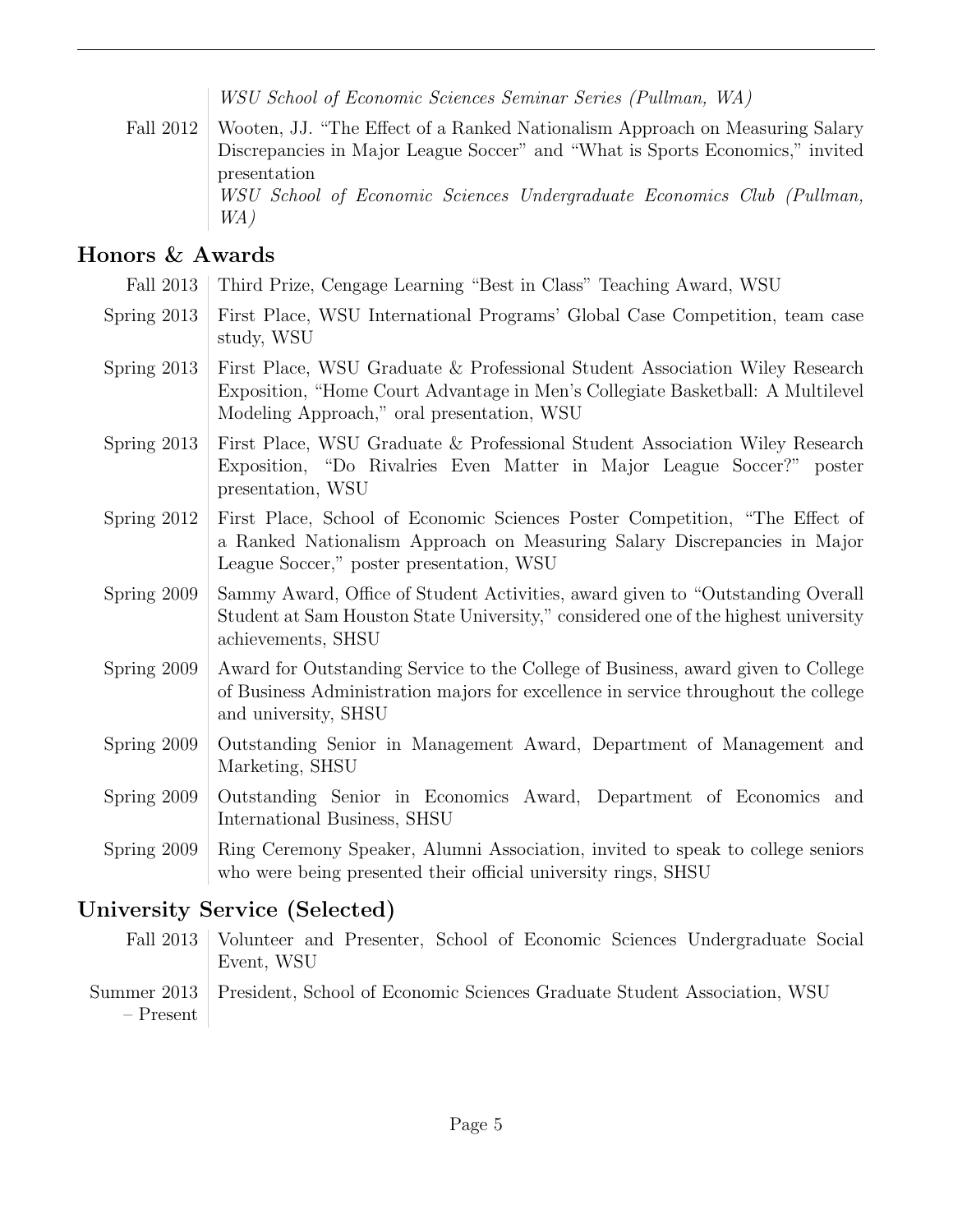| Summer 2013                                | Coordinator and Instructor, two workshops entitled "Rock, Paper, Scissors: Using<br>Game Theory in Your Everyday Life to Make Decisions," for middle and high<br>school students separately, Cougar Quest Academic Summer Camp, WSU                                |
|--------------------------------------------|--------------------------------------------------------------------------------------------------------------------------------------------------------------------------------------------------------------------------------------------------------------------|
| Summer 2013                                | Coordinator and Instructor, workshop entitled "Rock, Paper, Scissors: Using<br>Game Theory in Your Everyday Life to Make Decisions," for high school level<br>migrant agricultural workers interested in higher education, Dare to Dream:<br>Academic Academy, WSU |
| Fall $2012 -$<br>Spring 2013               | Student Representative, School of Economic Sciences Graduate Student Admission<br>Committee, WSU                                                                                                                                                                   |
| Summer 2012                                | Volunteer, Residence Life New Student Move-in, WSU                                                                                                                                                                                                                 |
| Spring 2012                                | Guest Judge, 2012 Undergraduate Research and Creative Projects Poster Fair,<br>College of Agricultural, Human, and Natural Resource Sciences, WSU                                                                                                                  |
| Spring 2009                                | Orange Key Ambassador, University-wide ambassador, SHSU                                                                                                                                                                                                            |
| Spring $2008 -$                            | College of Business Administration Ambassador, SHSU                                                                                                                                                                                                                |
| Spring 2012<br>Fall $2009-$<br>Summer 2010 | Admissions Committee Member, Honors Advisory Council, Honors College, SHSU                                                                                                                                                                                         |
| Spring 2009                                | Quality Enhancement Program<br>Student Committee<br>Member,<br>Research<br>Development, SHSU                                                                                                                                                                       |
| Spring $2008 -$<br>Summer 2010             | Student Committee Member, College of Business Academic Integrity Committee,<br><b>SHSU</b>                                                                                                                                                                         |
| Spring $2008 -$<br>Summer 2010             | Chapter President, Golden Key International Honour Society, SHSU                                                                                                                                                                                                   |

# Community Service (Selected)

| $-$ Present   WA) | Summer 2012   Volunteer, Pullman Chamber of Commerce at National Lentil Festival (Pullman, |
|-------------------|--------------------------------------------------------------------------------------------|
| $-$ Present   WA) | Summer 2012   Volunteer, Community Action Center of Whitman County Food Bank (Pullman,     |

# Professional Service

#### Journal Referee:

Personnel Review

# Professional Development

| Summer 2013   Excellence in Teaching Online Certification, WSU Global Campus                                      |
|-------------------------------------------------------------------------------------------------------------------|
| Spring 2013 Graduate Grant Writing Workshop, Graduate School and Office of Grant and<br>Research Development, WSU |